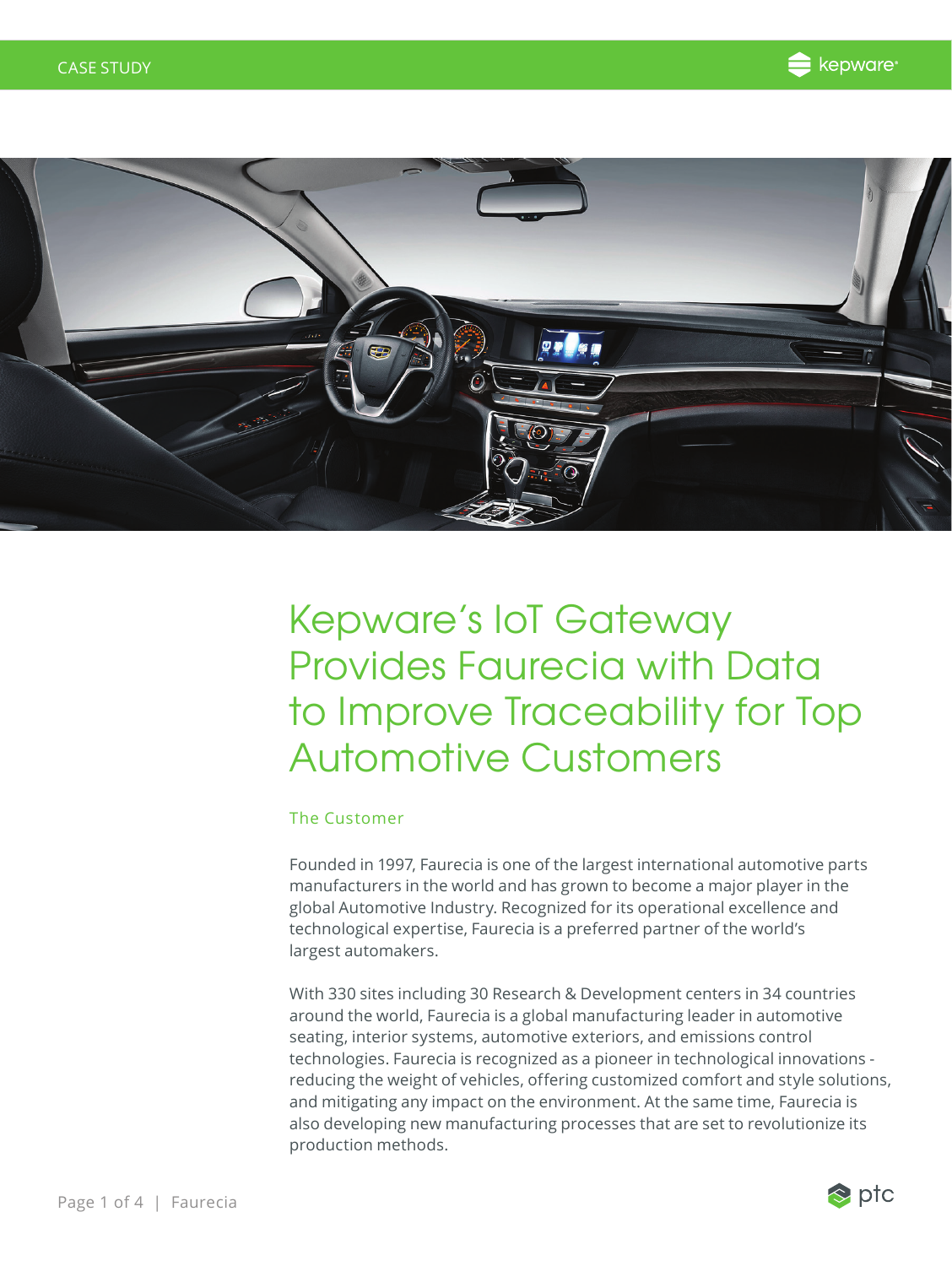

"At Faurecia, we work with some of the biggest original equipment manufacturers (OEMs) in the world," said Rafael Unruh, Competence Center Manager, Faurecia. "We are a pioneer in automotive technology and manufacturing processes. We pride ourselves on providing our customers with a superior product that keeps them coming back with each iteration of a vehicle."

## The Challenge

While Faurecia has a long track record of providing its customers with exemplary products, the increasing need to provide customers traceability for the parts it was producing motivated the company to further support these efforts. The large automotive OEMs expected Faurecia to be able to both track the process of operations and production and to make that information available on demand. For example, customers wanted to know which airbags were added to which cars, as well as detailed data characteristics about how each airbag was installed, including torque and angle of installation.

Although the data for providing this traceability had always been available, the organization's solutions for collecting and distributing it were not on par with the efficiency and scalability that can be achieved with today's more modern IoT solutions and supporting architectures.

"In the modern age of manufacturing, data is king," said Unruh. "Consumers today have come to expect that they can get an update on a process at any time without the need for human interaction or intervention, and the same is true for our customers. We realized that we needed to provide greater transparency into our processes and products, so that our customers can plan and react accordingly and improve their own efficiencies."

### The Approach

Realizing that connectivity, data access, and scalability would be essential, Faurecia set out to find a communication solution that could connect to the various PLCs on the factory floor. After experimenting with the product of a well-known OPC server provider, the company found that it was unreliable and resulted in lost data and server overloads. Faurecia turned to Kepware's flagship connectivity platform, KEPServerEX® , and began a pilot project in their Porto Real, Brazil factory. The company was familiar with the solution, having used KEPServerEX for a

#### Organization:

Faurecia is one of the world's largest automotive equipment suppliers in Automotive Seating, Emissions Control Technologies, Interior Systems, and Automotive Exteriors, posting total sales of more than \$21 billion in 2014. At December 31, 2014, Faurecia employed 100,000 people in 34 countries at 330 sites and 30 R&D centers. Faurecia is listed on the NYSE Euronext Paris stock exchange and trades in the U.S. over-the-counter (OTC) market.

#### Industry:

• Automotive

#### Solution:

- IoT Gateway for KEPServerEX
- Device Connectivity
	- Allen-Bradley
	- Modbus
	- Siemens
- Client Connectivity
	- IJ Core (Faurecia's proprietary MES)

# faurecia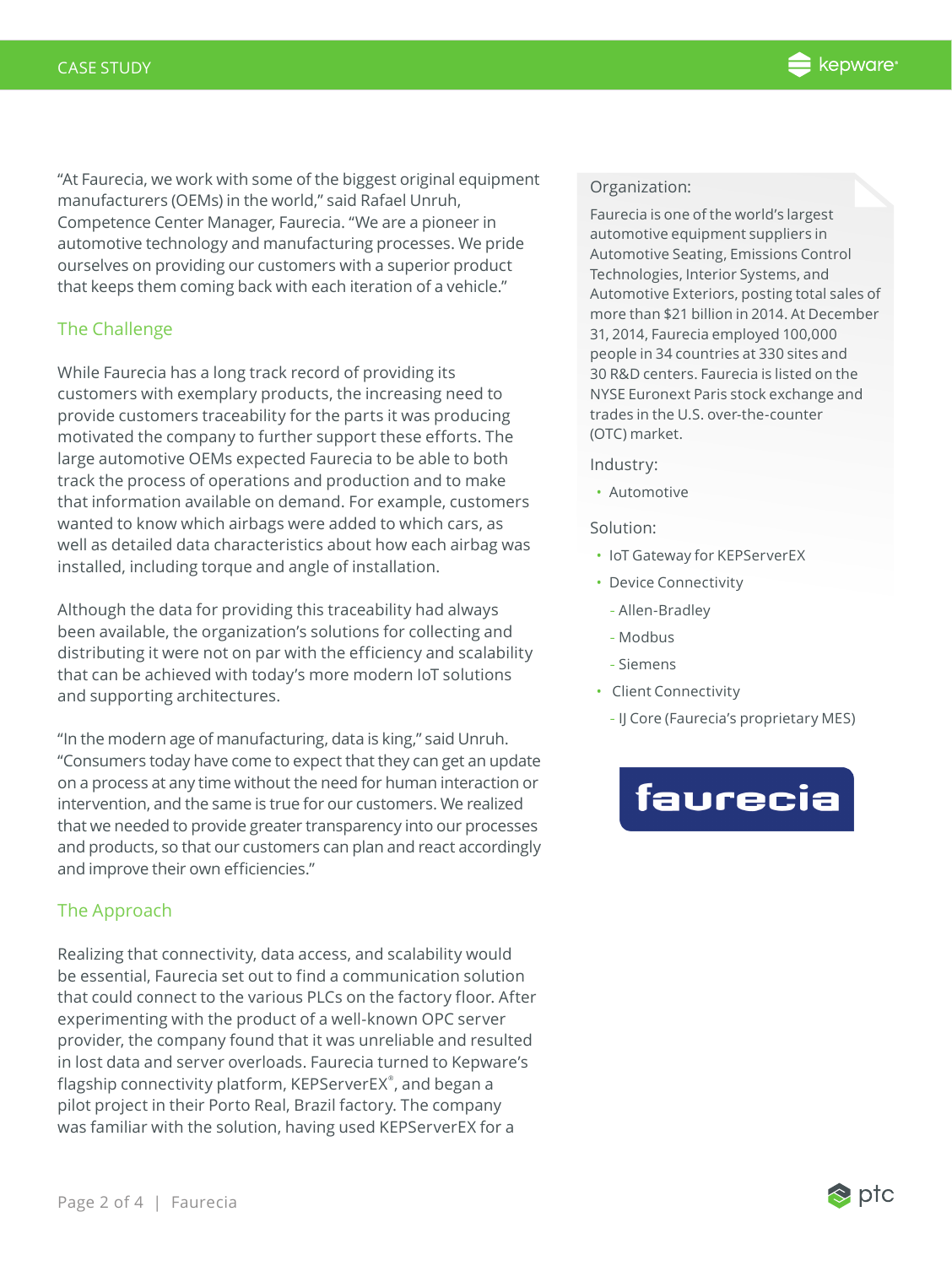

number of years to connect PLCs on the plant floor to IJ Core, Faurecia's proprietary parts fabrication and Manufacturing Execution System (MES) via the OPC DA protocol.

Using OPC DA to broker communications was complicated and becoming increasingly antiquated. The company considered replacing its OPC DA communications with OPC UA, which though more modern—proved to be even more complex and required time and resources for implementation.

After learning more about Faurecia's goals, Kepware representatives were able to recommend that Faurecia implement the REST Server Agent in the IoT Gateway for KEPServerEX, which was released to market in October 2015. The developers working on Faurecia's MES were already comfortable with REST/HTTP (protocols ubiquitous in IT and on the web, and used in Internet of Things platforms) and were excited about the new middleware language that used KEPServerEX connections they already had in place.

Faurecia has a local server in each plant running its proprietary MES, IJ Core. Using the IoT Gateway, the company began collecting data from the shop floor and communicating it to IJ Core over REST/ HTTP. IJ Core was then able to store that information, satisfying customer requests for traceability spanning several years.

"The IoT Gateway's ease of implementation and use—and ability to communicate with the leading devices on the shop floor—gives us peace of mind," said Unruh. "We're able to concentrate on other facets of the business because it just works. With greater visibility into the processes we have in place, we're able to make more educated decisions about our future, which is invaluable."

#### The Results

By implementing the IoT Gateway as the communications medium between PLCs on the plant floor and IJ Core, Faurecia is able to provide customers with the product traceability they require. With new visibility into the manufacturing data of parts provided by Faurecia, the world's largest automotive OEMs are able to satisfy regulatory requirements and improve overall product quality for consumers.

Organization Impact & Benefits

- Improved parts traceability throughout the entire manufacturing process, satisfying internal Faurecia stakeholders and the company's customers
- Improved connectivity and speed of communication between factory floor machines and IJ Core, Faurecia's proprietary MES
- Improved parts production quality
- Reduced development time, effort, and training
- Increased ability to scale transparency project internationally
- Enabled smarter, more nimble decision making across the organization

The k<br>
imple<br>
and a The IoT Gateway's ease of implementation and use and ability to communicate with the leading devices on the shop floor—gives us peace of mind... With greater visibility into the processes we have in place, we're able to make more educated decisions about our future, which is invaluable."

 Rafael Unruh Competence Center Manager, Faurecia